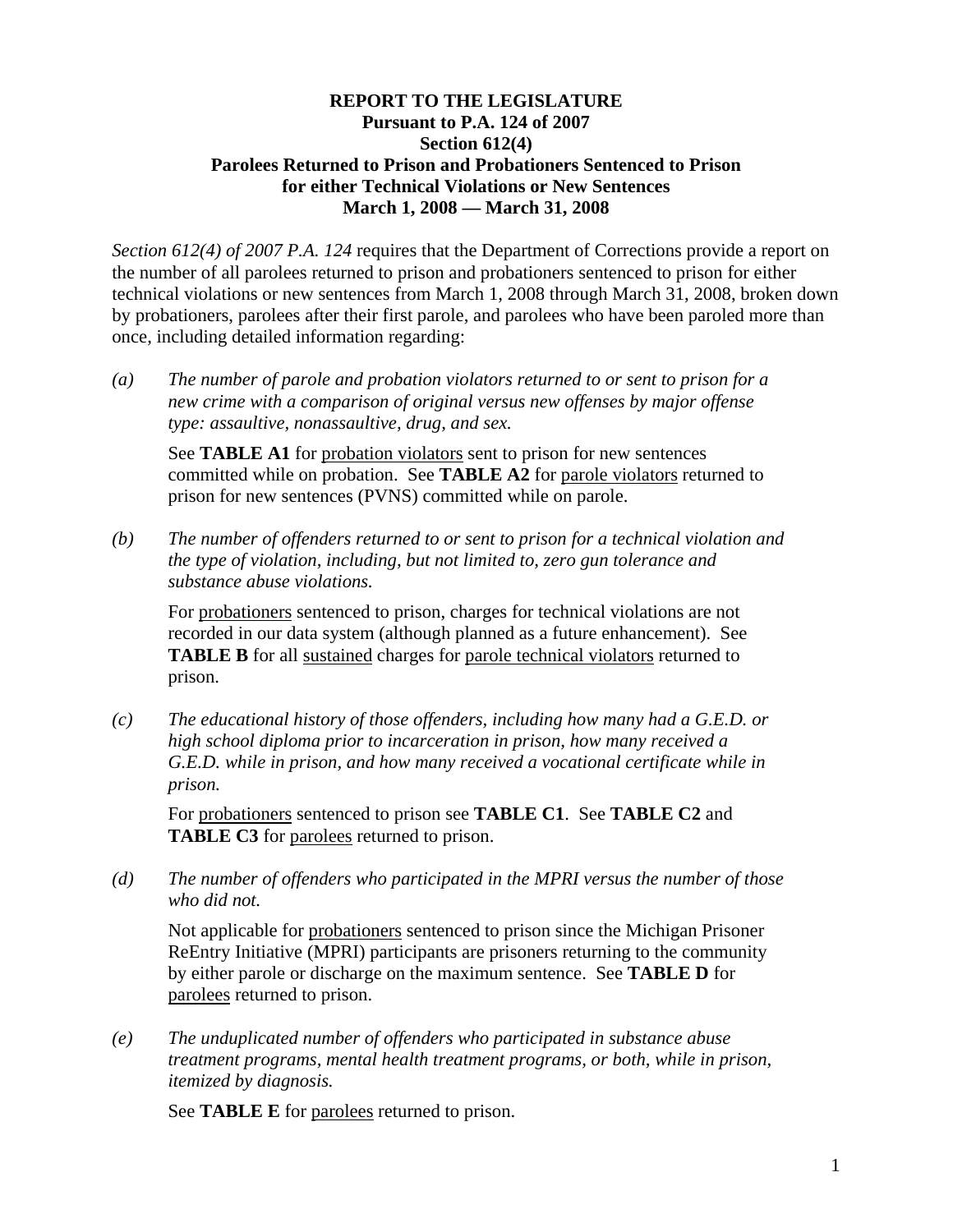## **SUMMARY TABLE**

# **A. Probationers Committed to Prison by Commitment Type**

# **March 1, 2008 - March 31, 2008**

| <b>Commitment Type</b>                                                        |           |
|-------------------------------------------------------------------------------|-----------|
| <b>Probation Violator Technical</b><br><b>Probation Violator New Sentence</b> | 75<br>129 |
| Total                                                                         | 204       |

## **B. Parole Violators Returned to Prison by Return Type**

| <b>Return Type</b>                                                      | <b>First Parole</b> | Reparoles | l otal     |
|-------------------------------------------------------------------------|---------------------|-----------|------------|
| <b>Parole Violator Technical</b><br><b>Parole Violator New Sentence</b> | 105<br>139          | 48<br>38  | 153<br>177 |
| Γotal                                                                   | 244                 | 86        | 330        |

## **March 1, 2008 - March 31, 2008**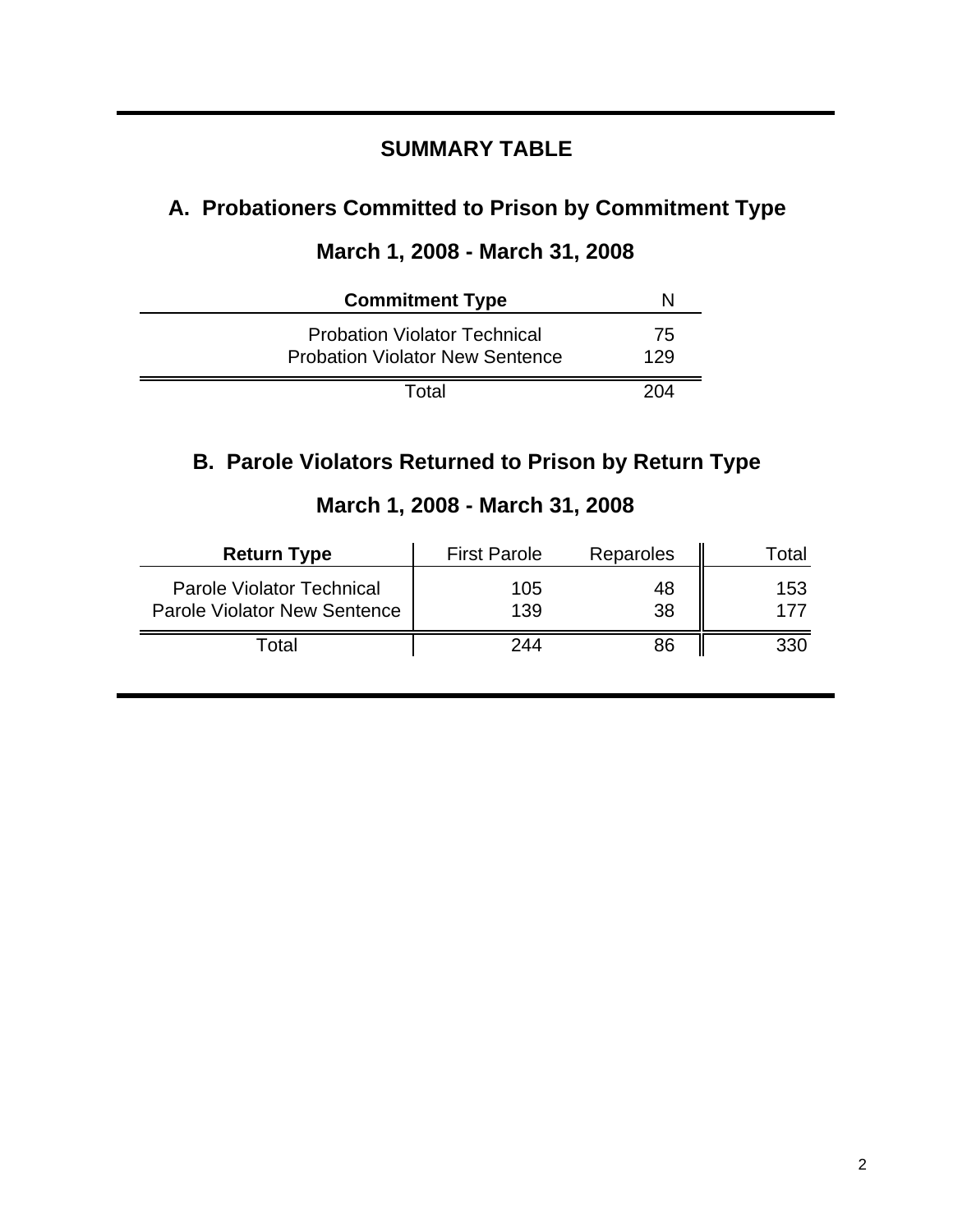## **TABLE A1: Probation Violators Sent to Prison For New Sentences Committed while on Probation By Original Crime versus New Crime:**

|                            | <b>New Crime on Probation</b> |                       |    |                    |       |
|----------------------------|-------------------------------|-----------------------|----|--------------------|-------|
| <b>Original Probation</b>  |                               | Other                 |    | Other              |       |
| <b>Crime</b>               |                               | <b>CSC</b> Assaultive |    | Drug Nonassaultive | Total |
| <b>CSC</b>                 | 6                             |                       |    |                    | 8     |
| <b>Other Assaultive</b>    |                               | 54                    |    | 2                  | 56    |
| Drug                       |                               |                       | 12 | 2                  | 16    |
| <b>Other Nonassaultive</b> | າ                             | 3                     | っ  | 39                 | 46    |
| Not Reported*              |                               | 3                     |    |                    | 3     |
| Total                      | 8                             | 63                    |    | 44                 | 129   |

## **March 1, 2008 - March 31, 2008**

Note: Probation technical violators sent to prison may have pending charges for offenses committed while on probation, but the above table includes only probation violators committed with a new sentence.

\* Most commonly due to out of state probation cases where the original probation offense is not recorded.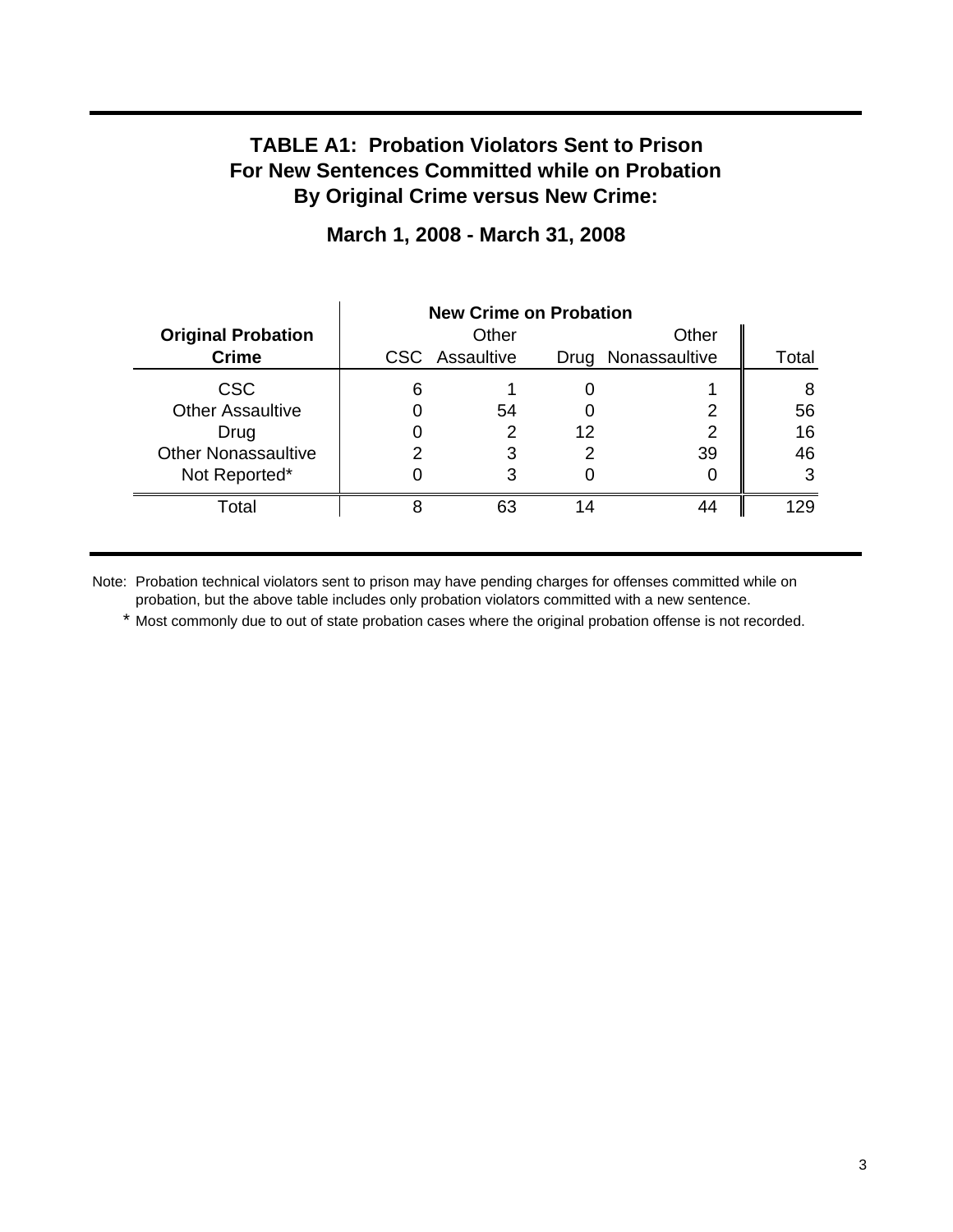# **TABLE A2: Parole Violator New Sentence (PVNS) Intake First Parole versus Reparole By Original Crime versus New Crime:**

**March 1, 2008 - March 31, 2008**

## **PVNS - First Parole from Current Prison Term**

| <b>Original Crime</b>      | <b>New Crime on Parole</b> |                       |    |                    |       |
|----------------------------|----------------------------|-----------------------|----|--------------------|-------|
| from which                 |                            | Other                 |    | Other              |       |
| <b>Paroled</b>             |                            | <b>CSC</b> Assaultive |    | Drug Nonassaultive | Total |
| <b>CSC</b>                 |                            |                       |    |                    |       |
| <b>Other Assaultive</b>    |                            | 14                    | 6  | 11                 | 31    |
| Drug                       |                            | 6                     | 13 | 6                  | 25    |
| <b>Other Nonassaultive</b> |                            | 18                    |    | 56                 | 82    |
| Total                      |                            | 38                    |    | 73                 | 139   |

# **PVNS - Reparole from Current Prison Term**

| <b>Original Crime</b>      | <b>New Crime on Parole</b> |                       |  |                    |       |
|----------------------------|----------------------------|-----------------------|--|--------------------|-------|
| from which                 |                            | Other                 |  | Other              |       |
| <b>Paroled</b>             |                            | <b>CSC</b> Assaultive |  | Drug Nonassaultive | Total |
| <b>CSC</b>                 |                            |                       |  |                    |       |
| <b>Other Assaultive</b>    |                            |                       |  | 5                  | 8     |
| Drug                       |                            |                       |  |                    |       |
| <b>Other Nonassaultive</b> |                            | 5                     |  | 16                 | 26    |
| Total                      |                            |                       |  | 22                 | 38    |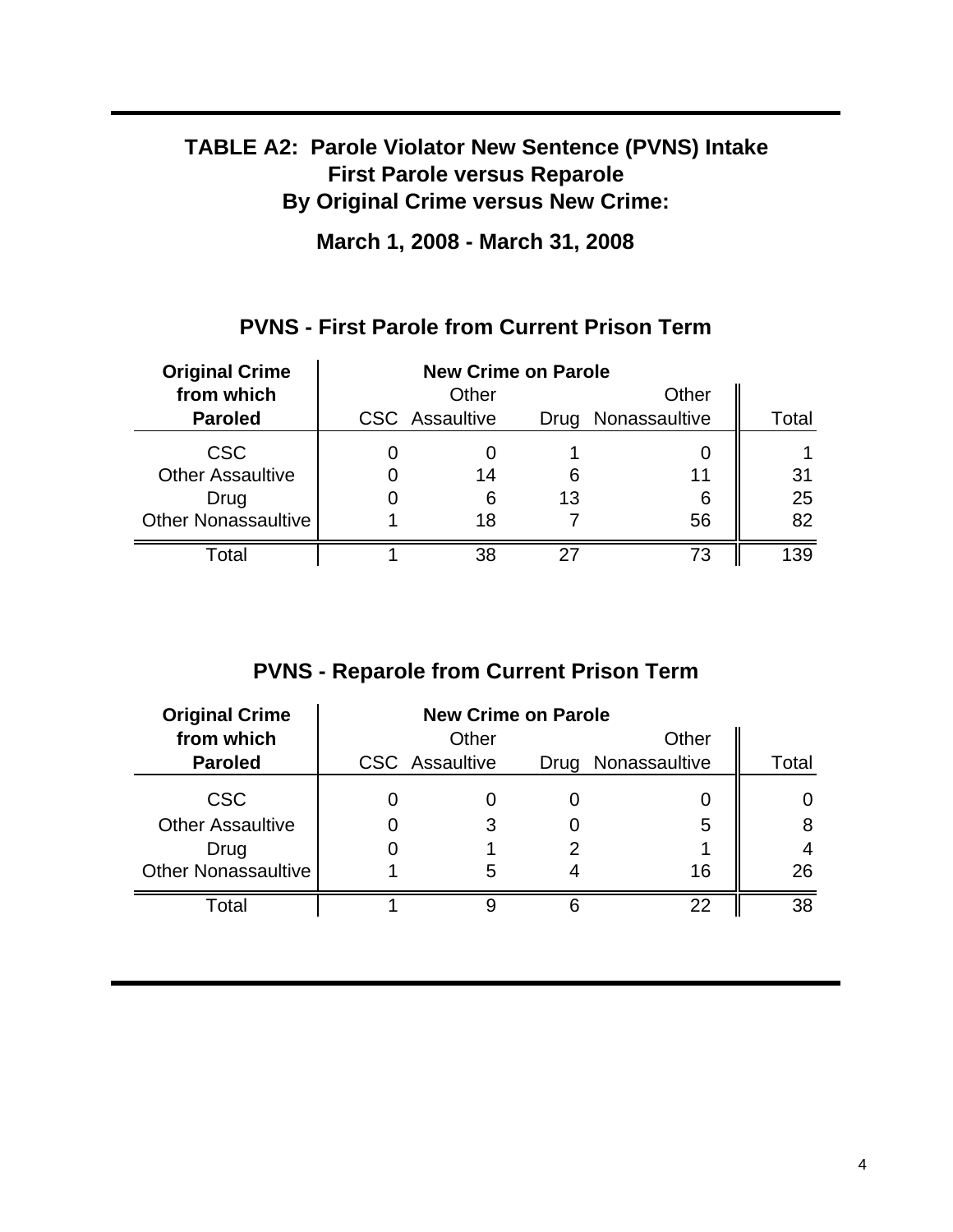#### **TABLE B: All Sustained Charges for Parole Violator Technical Returns to Prison\***

## **First Parole from Current Prison Term**

### **March 1, 2008 - March 31, 2008**

| Charges*                                                          | N                       |
|-------------------------------------------------------------------|-------------------------|
| 01 Contact agent no later than first business day after release   | 50                      |
| 02 Must not change residence                                      | 16                      |
| 03 Must not leave state                                           | 14                      |
| 04 Not engage in any behavior that constitutes a violation        | 120                     |
| 05 Comply with alcohol and drug testing ordered by field agent    | 4                       |
| 06 Not associate with anyone you know to have a felony record     | 5                       |
| 07 Must not own or possess a firearm                              | 3                       |
| 07 Must not own, possess or use any object as a weapon            | 1                       |
| 08 Must not own, possess or use any object as a weapon            | 5                       |
| 09 Make earnest efforts to find and maintain employment           | $\overline{2}$          |
| 1.0 No contact with any child                                     | $\overline{\mathbf{4}}$ |
| 1.11 Sex Offender registration, provide address data & ID         | 3                       |
| 1.12 Not own computer or device capable of connecting to Internet | 1                       |
| 1.4 Not purchase/possess/use sexually stimulating material        | 1                       |
| 1.5 Treatment program (sex offender) as approved by agent         | 1                       |
| 1.6 1,000' from schools and child care centers without approval   | 1                       |
| 1.7 1,000' from parks/public pool/playground/arcades              | 1                       |
| 10 Must comply w/special conditions, written and verbal orders    | $\overline{7}$          |
| 2.0 Not use/possess alcohol/intoxicants or in place served        | 24                      |
| 2.1 Complete Sub Abuse Treatment Program as referred by agent     | 10                      |
| 2.3 Not own/possess paging device or cellular phone               | 1                       |
| 3.3 Treatment Program (mental health/other) approved by agent     | 1                       |
| 3.4 Complete Program                                              | $\mathsf 3$             |
| 3.7 Complete tether program                                       | 3                       |
| 4.4 Abide by a specified curfew as directed                       | 23                      |
| 4.5 No contact/or within 500' home/school/employment of (name)    | $\overline{2}$          |
| 4.6 No contact                                                    | 3                       |
| 5.1 May not drive                                                 | 5                       |
| 7.0 No checking account, charge account or credit card            | 1                       |
| 99 Parole Board Non-Standard Special Condition                    | 1                       |

\* Most parolees returned for Technical Violations have multiple charges.

Some parolees returned recently for Technical Violations may have pending charges not yet sustained.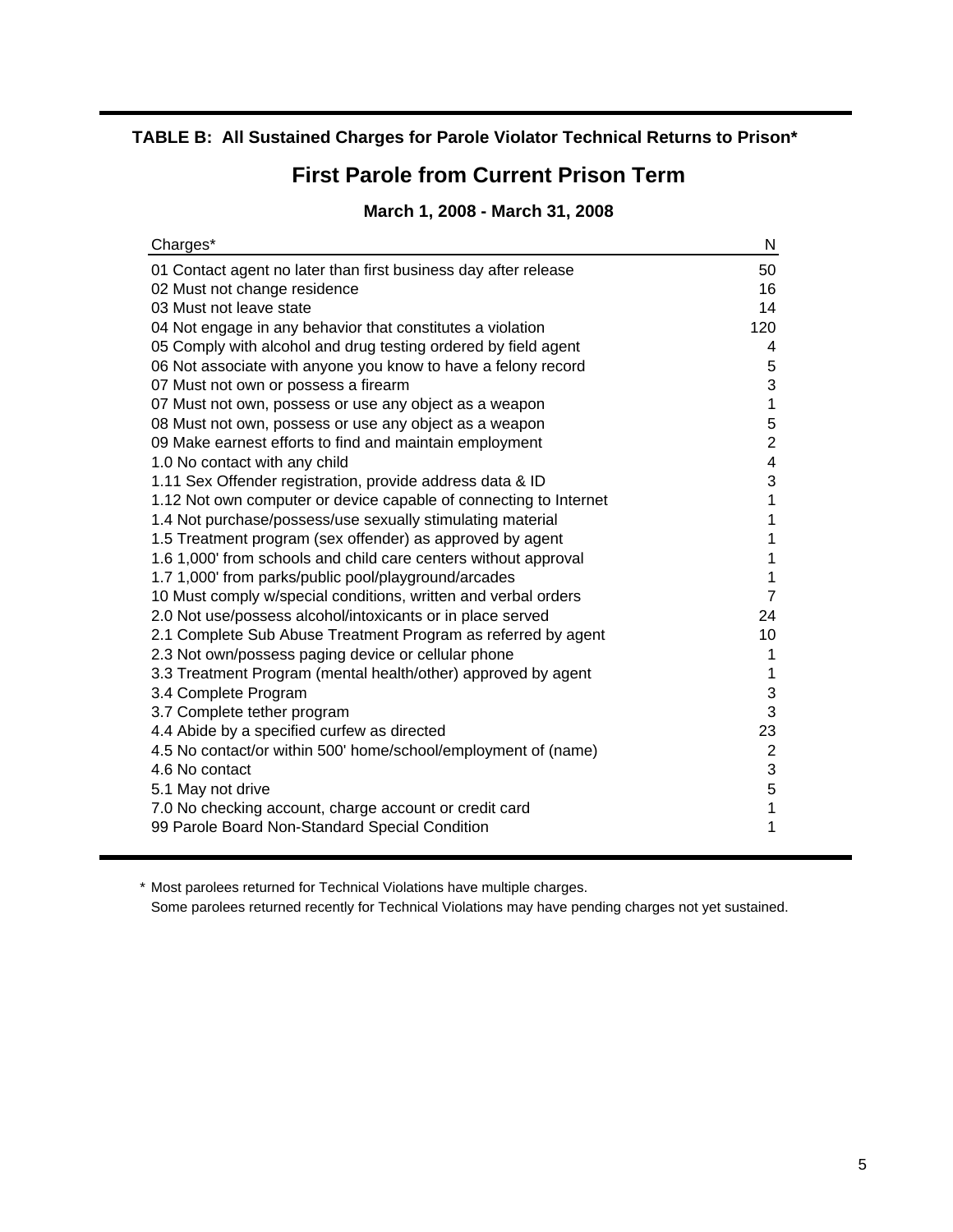#### **TABLE B (cont.): All Sustained Charges for Parole Violator Technical Returns to Prison\***

# **Reparole from Current Prison Term**

## **March 1, 2008 - March 31, 2008**

| Charges*                                                                                     | N              |
|----------------------------------------------------------------------------------------------|----------------|
| 01 Contact agent no later than first business day after release                              | 38             |
| 02 Must not change residence                                                                 | 13             |
| 03 Must not leave state                                                                      | 10             |
| 04 Not engage in any behavior that constitutes a violation                                   | 73             |
| 05 Comply with alcohol and drug testing ordered by field agent                               | 1              |
| 06 Not associate with anyone you know to have a felony record                                | $\overline{c}$ |
| 07 Must not own or possess a firearm                                                         | $\mathbf 1$    |
| 08 Must not own, possess or use any object as a weapon                                       | 1              |
| 1.0 No contact with any child                                                                | 3              |
| 1.1 Not provide care or live in home w/child 16 or under                                     | 1              |
| 1.11 Sex Offender registration, provide address data & ID                                    | 9              |
| 1.3 No romantic relationship with person associated w/ child                                 | $\mathbf 1$    |
| 1.3 No romantic relationship with person associated w/child                                  | 1              |
| 1.5 Treatment program (sex offender) as approved by agent                                    | 1              |
| 1.6 1,000' from schools and child care centers without approval                              | $\overline{2}$ |
| 1.7 1,000' from parks/public pool/playground/arcades                                         | $\mathbf{1}$   |
| 10 Must comply w/special conditions, written and verbal orders                               | 1              |
| 2.0 Not use/possess alcohol/intoxicants or in place served                                   | 8<br>3         |
| 2.1 Complete Sub Abuse Treatment Program as referred by agent                                | $\overline{c}$ |
| 3.4 Complete Program                                                                         | $\overline{1}$ |
| 3.4 Complete Sub Abuse Treatment Program as referred by agent<br>3.7 Complete tether program | $6\phantom{1}$ |
| 3.8 Live in Corrections Center as ordered by Field Agent                                     | $\mathbf 1$    |
| 4.4 Abide by a specified curfew as directed                                                  | 5              |
| 4.5 No contact/or within 500' home/school/employment of (name)                               | 3              |
| 4.6 No contact                                                                               | $\overline{2}$ |
| 5.1 May not drive                                                                            | 1              |
| 99 Parole Board Non-Standard Special Condition                                               | 1              |
| 99.1 Parole Board Non-Standard Special Condition                                             | 1              |
| 99.2 Parole Board Non-Standard Special Condition                                             | 1              |
|                                                                                              |                |

\* Most parolees returned for Technical Violations have multiple charges.

Some parolees returned recently for Technical Violations may have pending charges not yet sustained.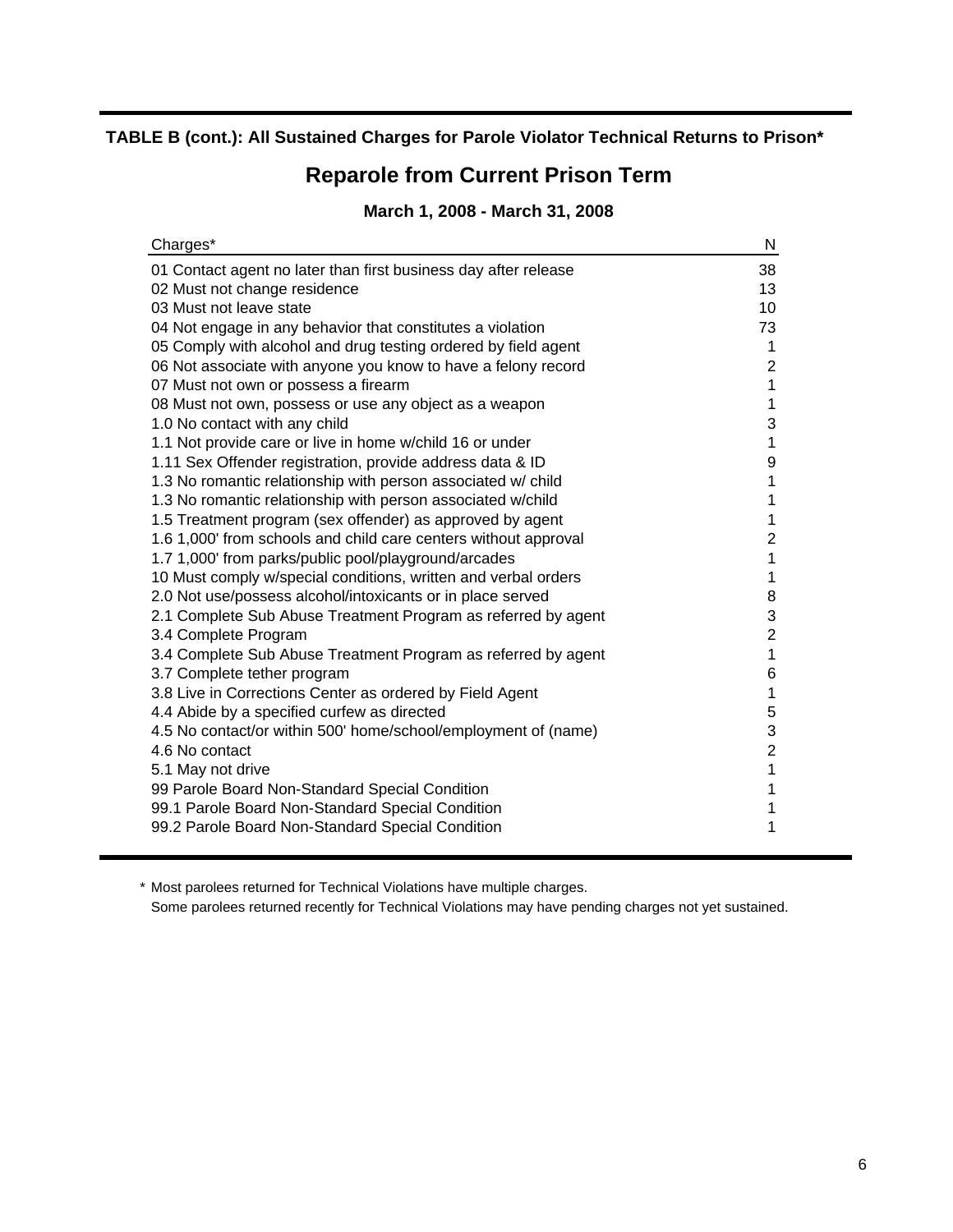# **TABLE C1: Probationers Committed to Prison by Commit Type By Academic Education Status at Time of Prison Admission March 1, 2008 - March 31, 2008**

## At Least No GED GED or or **Commitment Type Diploma** Diploma Probation Violator Technical 42.7% 57.3% Probation Violator New Sentence 51.2% 48.8% <sup>2</sup>

**\*** Reported academic education status for probation violators committed to prison is now based on data verified in the Offender Education Tracking System (OETS) rather than self-reporting at intake.

<sup>1</sup> Subject to pending verification of 3 cases

<sup>2</sup> Subject to pending verification of 2 cases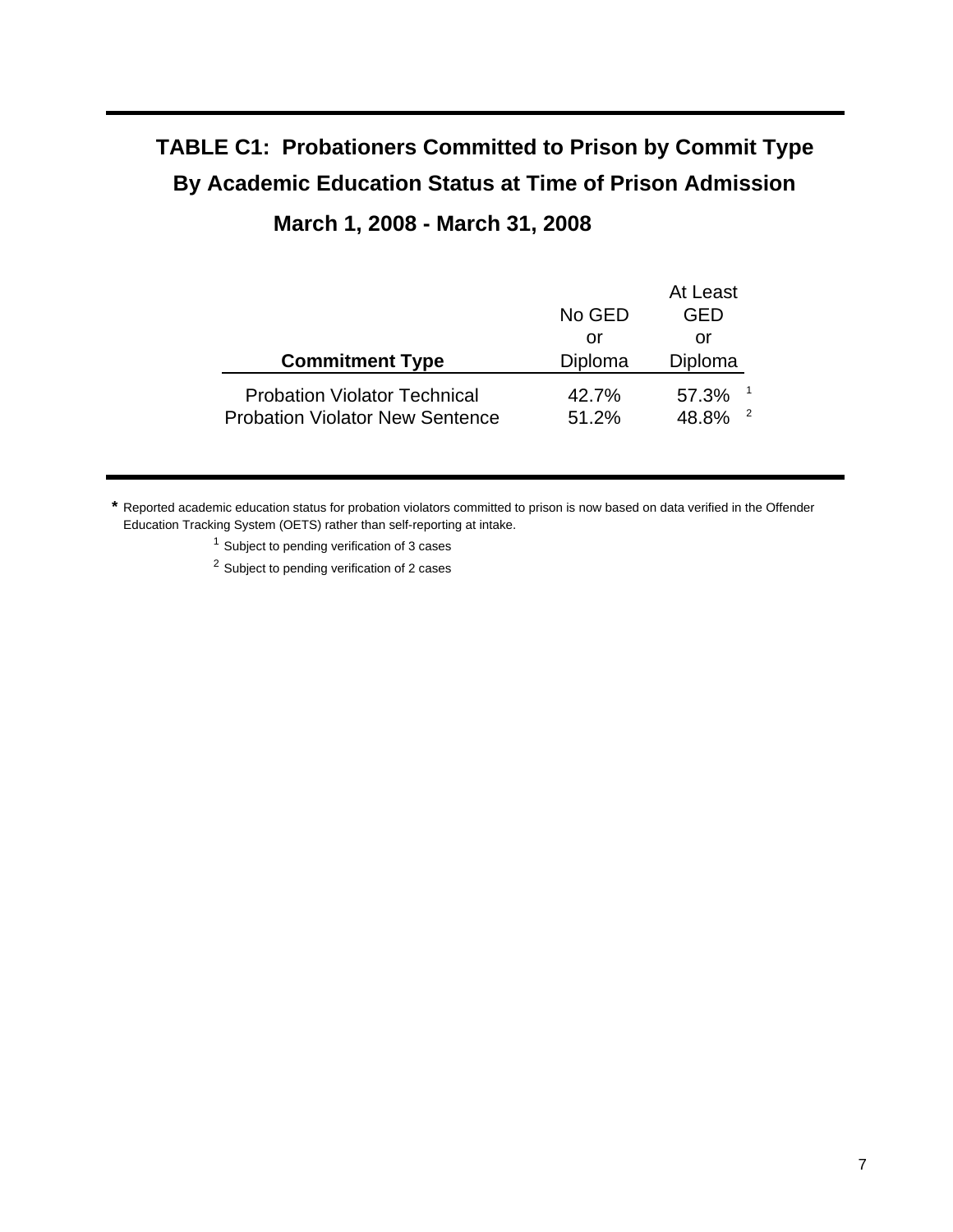## **TABLE C2: Academic Education Status of Parolees Returned to Prison by Return Type**

#### **March 1, 2008 - March 31, 2008**

#### **First Parole from Current Prison Term**

|                                                           |                         |                | <b>GED or Diploma*</b>                                           |                   |              |
|-----------------------------------------------------------|-------------------------|----------------|------------------------------------------------------------------|-------------------|--------------|
| <b>Return Type</b>                                        | Pending<br>Verification |                | <b>Before</b><br>Current<br>None Prison Term Prison Term Paroled | During<br>Current | After        |
| Parole Violator Technical<br>Parole Violator New Sentence | $1.0\%$<br>$0.0\%$      | 34.3%<br>23.7% | 46.7%<br>56.1%                                                   | 17.0%<br>18.0%    | 1.0%<br>2.2% |

#### **Reparole from Current Prison Term**

|                                                           | <b>GED or Diploma*</b>  |                |                                                                  |                   |                 |
|-----------------------------------------------------------|-------------------------|----------------|------------------------------------------------------------------|-------------------|-----------------|
| <b>Return Type</b>                                        | Pending<br>Verification |                | <b>Before</b><br>Current<br>None Prison Term Prison Term Paroled | During<br>Current | After           |
| Parole Violator Technical<br>Parole Violator New Sentence | $0.0\%$<br>$0.0\%$      | 33.3%<br>28.9% | 45.8%<br>44.7%                                                   | 20.9%<br>23.8%    | $0.0\%$<br>2.6% |

\* New data has allowed increased accuracy in determining actual graduation dates which has resulted in shifts in %'s across return types as compared to previous months.

## **TABLE C3: Parolees Returned to Prison by Return Type Who Received Vocational Certificates in Prison Prior to Parole**

#### **March 1, 2008 - March 31, 2008**

| <b>Parole Violator</b><br><b>Return Type</b> | <b>First</b><br><b>Parole</b> | Reparole |
|----------------------------------------------|-------------------------------|----------|
| Parole Violator Technical                    | 24                            |          |
| Parole Violator New Sentence                 | 18                            |          |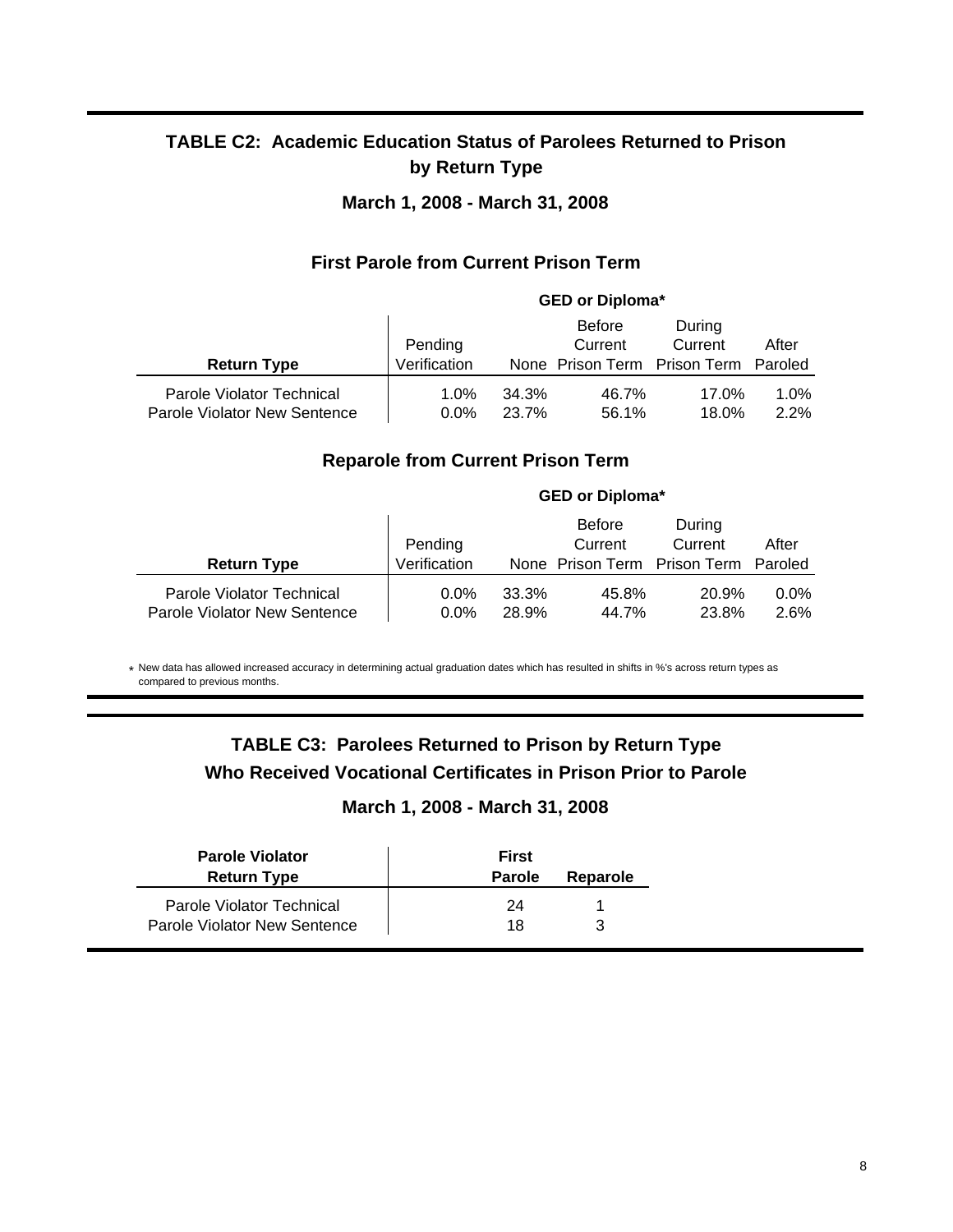# **TABLE D: Parolees Returned to Prison by Return Type By Whether Participated in the Michigan Prisoner ReEntry Initiative\* (MPRI)**

**March 1, 2008 - March 31, 2008**

| 1 11 36 1 41 81 81 91 11 81 11 81 11 81 11 12 81 12 13 14 15 16 17 18 17 18 17 18 18 19 19 19 19 19 1 |             |             |            |  |
|-------------------------------------------------------------------------------------------------------|-------------|-------------|------------|--|
|                                                                                                       |             | <b>Not</b>  |            |  |
| <b>Return Type</b>                                                                                    | <b>MPRI</b> | <b>MPRI</b> | Total      |  |
| <b>Parole Violator Technical</b><br><b>Parole Violator New Sentence</b>                               | 22<br>27    | 83<br>112   | 105<br>139 |  |
| Total                                                                                                 | 49          | 195         | 244        |  |

### **First Parole from Current Prison Term**

## **Reparole from Current Prison Term**

| <b>Return Type</b>                                                      | <b>MPRI</b> | <b>Not</b><br><b>MPRI</b> | Total    |
|-------------------------------------------------------------------------|-------------|---------------------------|----------|
| <b>Parole Violator Technical</b><br><b>Parole Violator New Sentence</b> | 18<br>30    | 30                        | 48<br>38 |
| Total                                                                   |             | 38                        |          |

\* The number of parolees engaged in the MPRI is increasing as the initiative is gradually brought up to scale statewide.